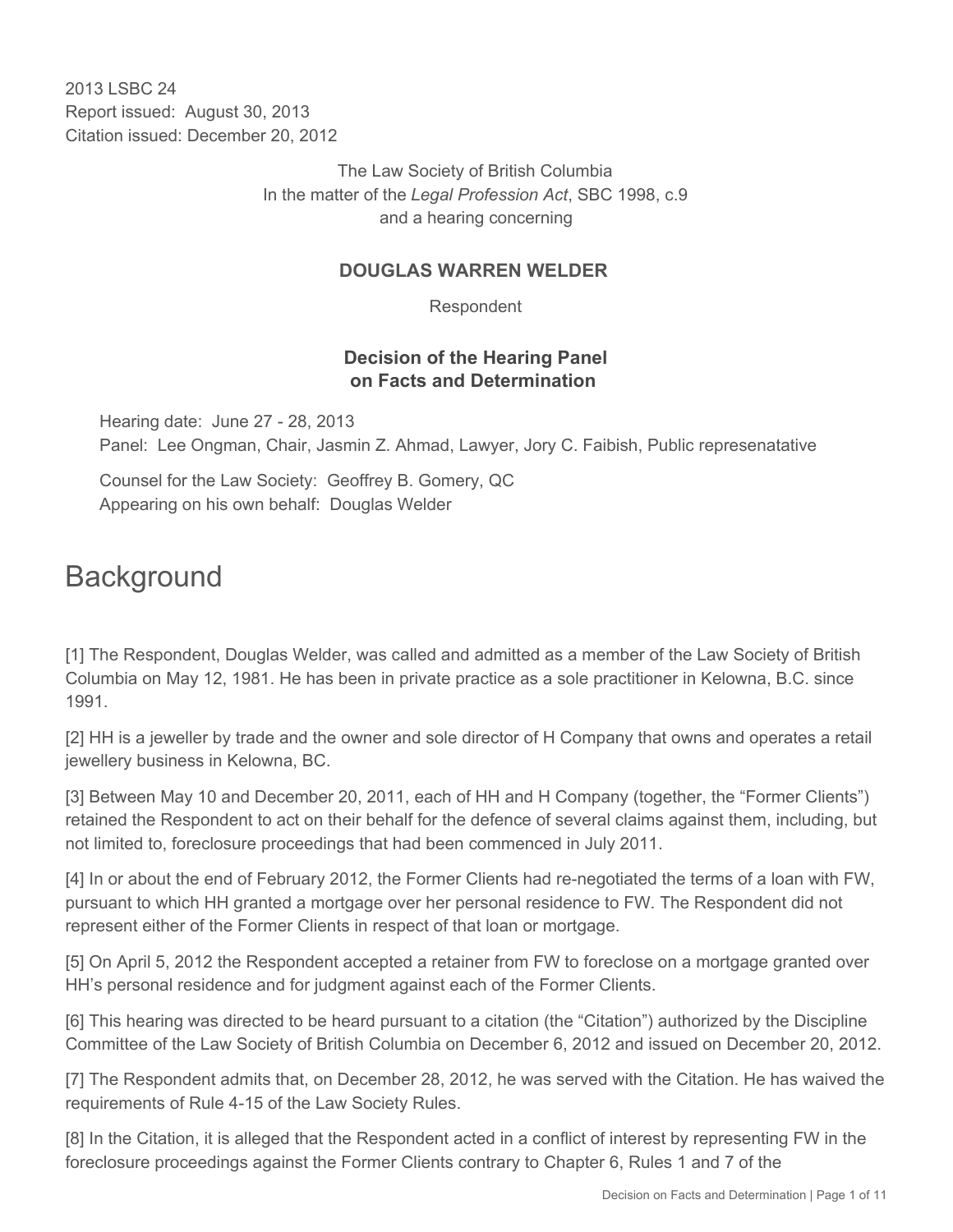*Professional Conduct Handbook* (the "Handbook"), which was in effect at the time.

#### **ISSUE AND SUMMARY OF DECISION**

[9] Chapter 6, Rule 7 of the Handbook provides as follows:

Acting against a former client

Subject to Rule 7.4, a lawyer must not represent a client for the purpose of acting against the interests of a former client of the lawyer unless:

(a) The former client is informed that the lawyer proposes to act for a client adverse in interest to the former client and the former client consents to the new representation, or

(b) The new representation is substantially unrelated to the lawyer's representation of the former client, and the lawyer does not possess confidential information arising from the representation of the former client that might reasonably affect the new representation.

[10] In this matter, there is no dispute that:

(a) The Respondent did, in fact, represent FW in foreclosure proceedings against the interests of the Former Clients; and

(b) The Respondent did not obtain the consent of the Former Clients to do so.

[11] The issue before the Panel is the application of Chapter 6, Rule 7(b) of the Handbook to the facts of this matter. In particular:

(a) Was the Respondent's new representation of FW substantially related to his representation of the Former Clients?; and

(b) Was the Respondent in possession of confidential information arising from the representation of the Former Clients that might reasonably affect his representation of FW?

[12] If the answer to either of the above considerations is "yes", this Panel must conclude that the Respondent's conduct contravened Chapter 6, Rule 7(b) of the Handbook.

[13] Having considered the law and evidence before it, for the reasons set out below, this Panel has determined that neither of the conditions required by Chapter 6, Rule 7(b) was satisfied to allow the Respondent to represent FW against the interests of the Former Clients without their consent. As a result, he acted in a conflict of interest by representing FW in foreclosure proceedings against the Former Clients.

[14] The Panel has concluded that the Respondent's conduct constituted professional misconduct.

#### **EVIDENCE BEFORE THE PANEL**

#### **Agreed Statement of Facts and Documents**

[15] Counsel for the Law Society and the Respondent filed an Agreed Statement of Facts that appended various documents, only some of which were marked as exhibits at the hearing of this matter, being those documents that were referred to in the oral evidence of the witnesses.

[16] For the purposes of this decision, the Panel only considered those documents in the joint book that were marked as exhibits at the hearing.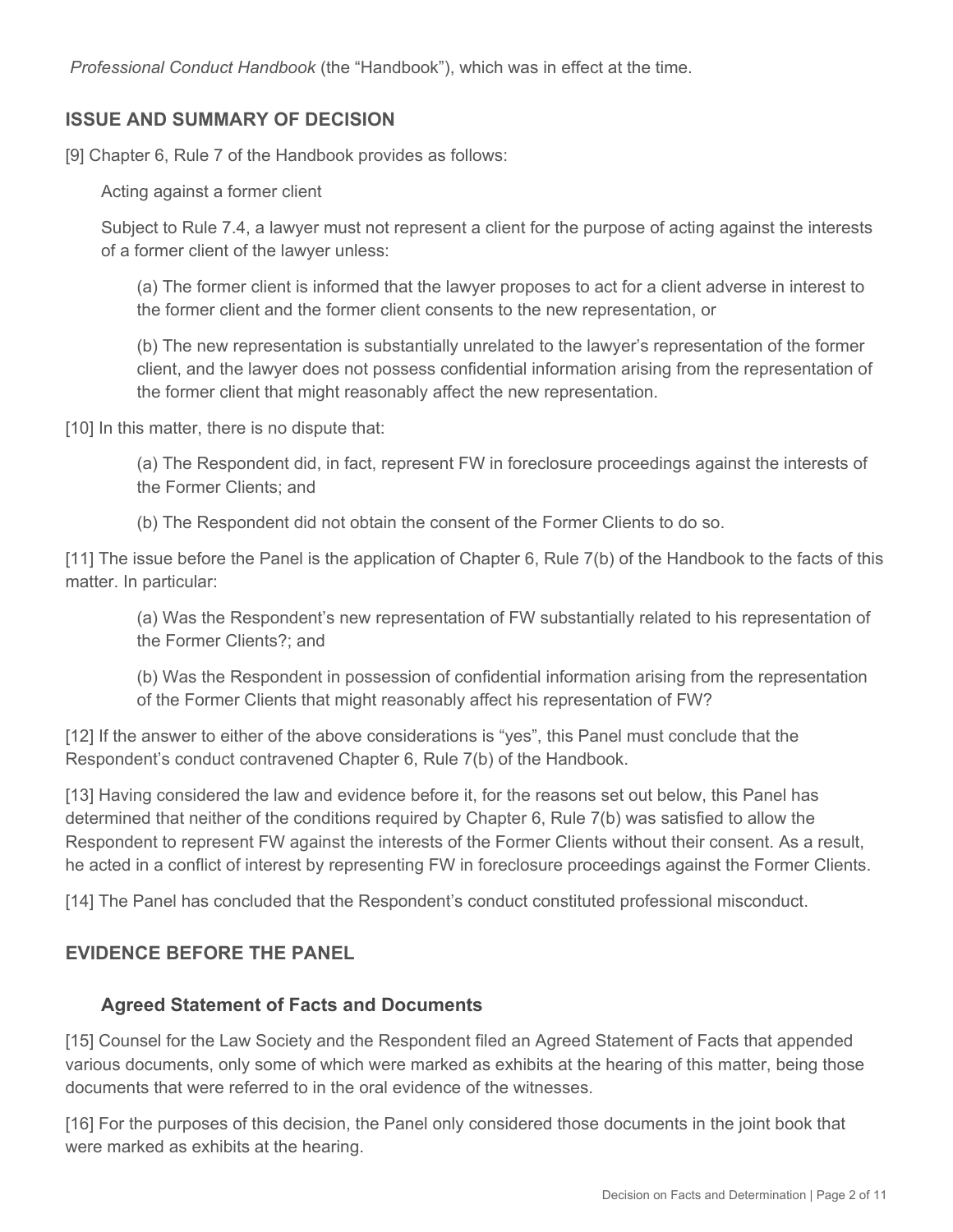[17] In addition, other documents not included in the joint book, were also marked as exhibits at the hearing.

#### **Witnesses**

[18] In addition to the Agreement Statement of Facts and exhibits, the Panel also heard evidence from HH and DD, who was employed as the bookkeeper for H Company at the relevant time.

[19] The Respondent gave evidence on his own behalf.

# **CHRONOLOGY OF EVENTS AND SUMMARY OF EVIDENCE**

# **Background**

[20] HH is a jeweller by trade and the owner and principal of H Company that owns and operates a retail jewellery business in Kelowna, BC

[21] The jewelry business operated by H Company had been established by HH's grandfather in the 1920's and had remained in the H family since its inception.

[22] In 1997, HH succeeded her father as H Company's principal and has operated all aspects of H Company's business operations since then.

[23] DD was employed as H Company's internal bookkeeper for the period July 2010 to May 2012.

[24] During the course of Mr. Welder's retainer with the Former Clients, he obtained instructions from both HH and DD. DD estimated that, as between him and HH, he provided instructions to Mr. Welder "at least 75 per cent" of the time.

[25] In addition, Mr. Welder also spoke with H Company's external accountant, JM, who provided the Respondent with, and discussed, draft copies of H Company's 2010 and 2011 financial statements. JM did not give evidence at the hearing.

## **The HH Retainers**

## **The O Inc. Action**

[26] On April 4, 2011, O Inc. commenced an action against the Former Clients in the Supreme Court of British Columbia (the 'O Inc. Action'). The amount claimed was \$428,896.40 plus interest and costs.

[27] On May 10, 2011, the Former Clients retained Mr. Welder to defend the O Inc. action. On May 12, 2011, he filed a response in the O Inc. action on behalf of the Former Clients.

[28] On June 16 and September 30, 2011, Mr. Welder issued to the Former Clients accounts for services rendered through June 21, 2011 in connection with the O Inc. Action.

## **The Tax Assessment**

[29] On May 4, 2011, the BC Ministry of Finance issued a notice of assessment in the amount of \$512,747.46 against HH as a director of the H Company in respect of unremitted tax under the Social Service Tax Act (the 'Tax Assessment'). Mr. Welder became aware of the Tax Assessment in late July 2011, when he was retained by HH to prepare a tax assessment appeal.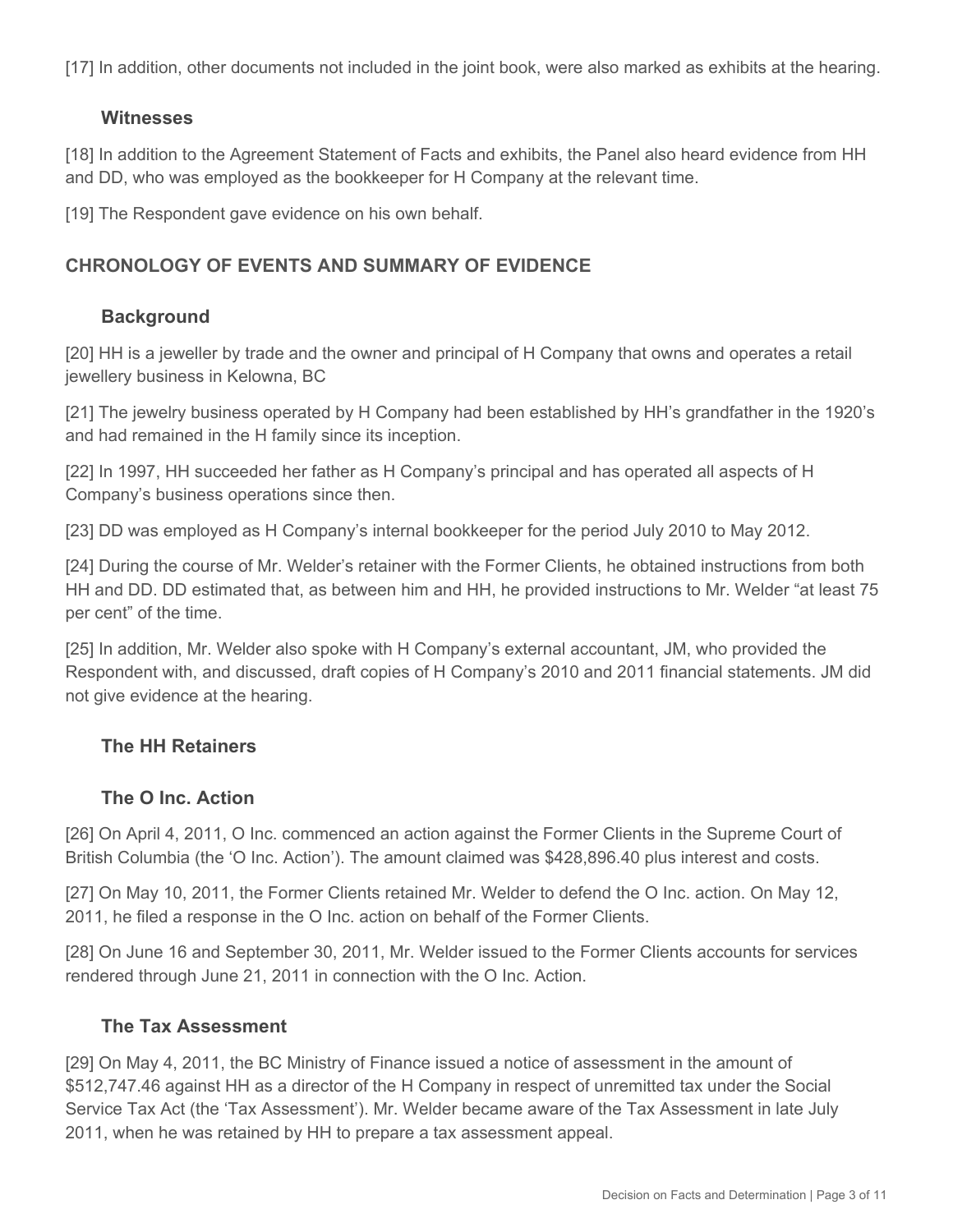[30] Mr. Welder was instructed by HH to appeal the Tax Assessment and on July 26, 2011 he delivered a notice of appeal to the Appeals Section of the Minister of Finance.

[31] On August 5, 2011, a court bailiff executed a Writ of Seizure and Sale at H Company's business premises to recover money owing in respect of the Tax Assessment. The seizure resulted in the temporary closure of H Company's business operations.

[32] On August 10, 2011, H Company suffered a further setback when its retail premises suffered water damage from a thunderstorm. As a result, its business operations were closed until March 2012.

# **The S Ltd. Action**

[33] On May 18, 2011, S Ltd commenced an action against H Company in the Provincial Court of British Columbia (the 'S Ltd. Action'). The amount claimed was \$25,176.

[34] On August 3, 2011, H Company instructed Mr. Welder to respond to the S Ltd. Action.

# **The Bank Foreclosure Proceedings and Financing Issues**

[35] In or about December 2004, the Former Clients had entered into a loan agreement with a chartered bank (the "Bank") pursuant to which HH granted a mortgage (the "Bank Mortgage") over her personal residence (the "Personal Residence") to the Bank.

[36] In June 2011, the Former Clients were in default of their obligations under the loan and the Bank Mortgage, then owing the Bank approximately \$1.18 million. They retained Mr. Welder to represent them in negotiations with the Bank.

[37] FW held a fourth mortgage over the Personal Residence.

[38] As of June 2011, the total owing on all of the mortgages granted against the Personal Residence exceeded \$2.5 million.

[39] On July 14, 2011, the Bank commenced foreclosure proceedings (the "Bank Foreclosure") against the Former Clients in respect of the Bank Mortgage.

[40] FW was named as a respondent in the Bank Foreclosure as the fourth mortgagee of the Personal Residence.

[41] On August 15, 2011, Mr. Welder filed a response in the Bank Foreclosure on behalf of the Former Clients.

[42] The Bank set its application for order nisi for hearing on August 26, 2011. However, on the basis of two affidavits prepared by Mr. Welder and sworn by HH on August 10, 2011 and August 26, 2011, Mr. Welder succeeded in obtaining an adjournment of that hearing to September 19, 2011.

[43] On September 19, 2011, Mr. Welder prepared a third affidavit for HH's execution in support of a further adjournment of the Bank's application to obtain order nisi.

[44] Although Mr. Welder did not succeed in obtaining the further adjournment of the application for order nisi, the order did not take effect until October 11, 2011. The redemption period expired on March 19, 2012.

[45] Prior to the commencement of the Bank Foreclosure, HH had attempted to obtain re-financing for the Personal Residence, both on her own behalf and with the assistance of a mortgage broker.

[46] Mr. Welder was not directly involved with those attempts at re-financing.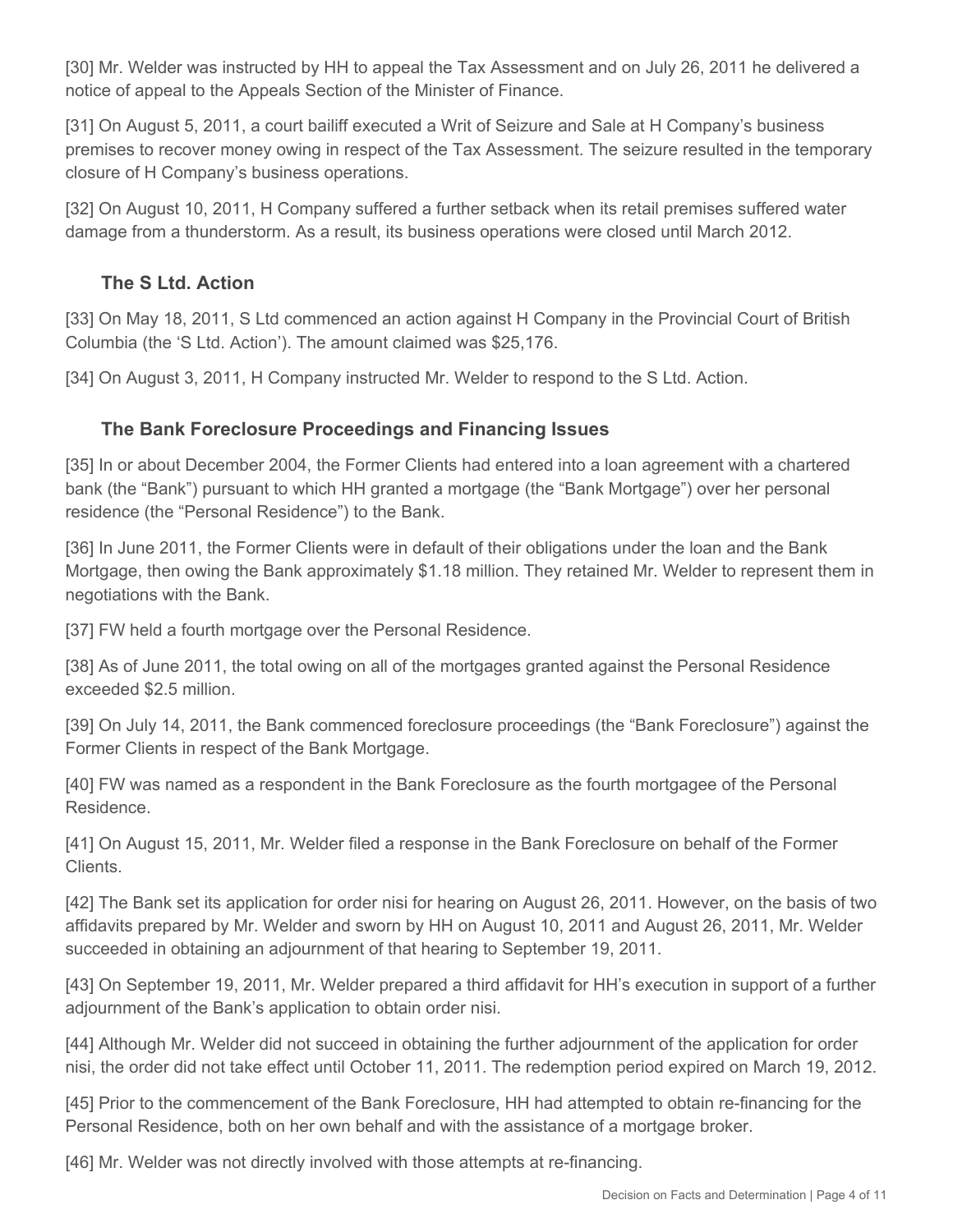[47] Details of HH's attempts to secure re-financing were set out in each of the affidavits prepared by Mr. Welder in support of the Former Clients' application to adjourn the Bank's application for order nisi.

[48] After the pronouncement of the order nisi, HH continued her attempts to secure re financing for the Personal Residence.

[49] Although he continued to be aware that she was doing so, and even encouraged her mortgage brokerage firm to continue to act for her to do so, Mr. Welder was not directly involved with any of those attempts.

[50] On November 15, 2011, Mr. Welder issued to the Former Clients accounts for services rendered in connection with the Bank Foreclosure, the appeal of the Tax Assessment, refinancing matters, the O Inc. Action and related matters.

[51] By mid-December, the Former Clients had not yet paid Mr. Welder the full amount owing on the November 15, 2011 accounts.

[52] By appointments dated December 20 and December 28, 2011, Mr. Welder sought the review of those accounts, thereby effectively bringing his retainer with the Former Clients to an end.

[53] On March 1, 2012, Mr. Welder entered judgment against the Former Clients for the amount owing on one of his accounts.

[54] By the end of February 2012, HH had succeeded in concluding the re-financing of the Personal Residence, the proceeds of which were sufficient to satisfy the Bank's claim against each of the Former Clients.

[55] On or about February 28, 2012, the Former Clients also concluded an agreement with FW pursuant to which his original mortgage was paid in full and the terms of a new loan were negotiated. The new loan was secured by a new mortgage granted by HH against the Personal Residence.

[56] Mr. Welder did not negotiate the Former Clients' agreement with FW or attend to registration of the new mortgage in favour of FW.

[57] On or about March 1, 2012, HH and Mr. Welder reached an agreement regarding the payment of his outstanding account, pursuant to which Mr. Welder's judgment was satisfied.

## **The FW Retainer**

[58] On April 5, 2012, Mr. Welder accepted a retainer from FW to foreclose on the new mortgage granted by HH to FW on February 28, 2012 and to execute on further security documentation granted at that time. In respect of that retainer, Mr. Welder:

(a) issued a demand letter to HH;

(b) commenced foreclosure proceedings (the "FW Foreclosure") against the Former Clients in the Supreme Court of British Columbia, Kelowna Registry; and

(c) caused a demand letter and the petition to be served on the Former Clients on the same afternoon.

[59] Mr. Welder did not request, nor did either of the Former Clients provide, consent to allow Mr. Welder to act for FW in the FW Foreclosure against them.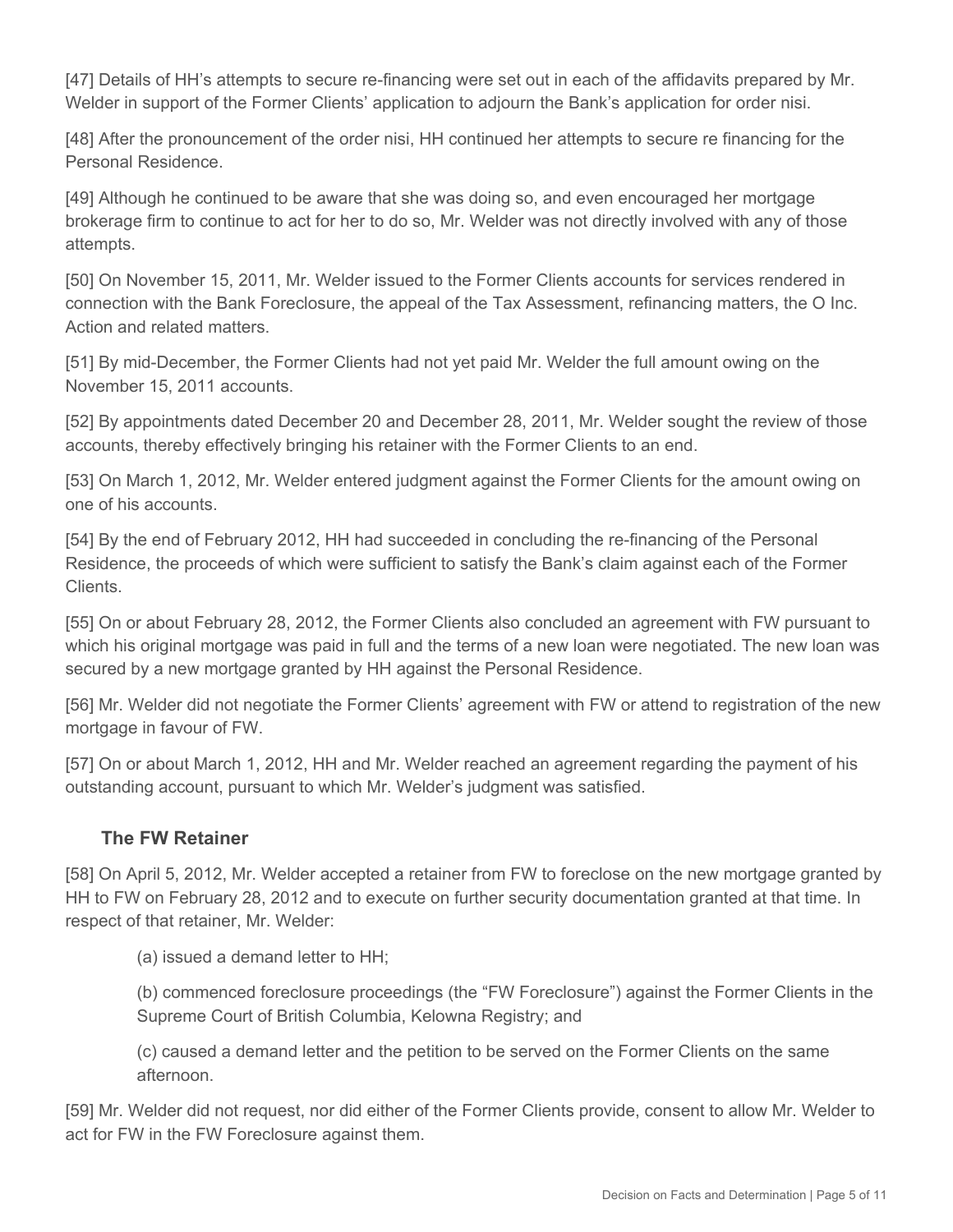[60] The Former Clients retained the law firm, Pushor Mitchell LLP to defend the FW Foreclosure.

[61] On April 10, 2012, HH complained to the Law Society that Mr. Welder was suing her and H Company.

[62] On May 10, 2012, another lawyer assumed conduct of the FW Foreclosure on behalf of FW, thereby ending Mr. Welder's involvement in the matter.

## **DISCUSSION AND ANALYSIS**

[63] The principle underlying the general rule prohibiting a lawyer from acting against the interest of a former client was considered by the Supreme Court of Canada in the seminal decision of *MacDonald Estate v. Martin*, [1990] 3 SCR 1235. In that case, Mr. Justice Cory stated:

Lawyers are an integral and vitally important part of our system of justice. It is they who prepare and put their clients' cases before courts and tribunals. In preparing for the hearing of a contentious matter, a client will often be required to reveal to the lawyer retained highly confidential information. The client's most secret devices and desires, the client's most frightening fears will often, of necessity, be revealed. The client must be secure in the knowledge that the lawyer will neither disclose nor take advantage of these revelations.

[64] Indeed, without the security that the conflict rule set out in Chapter 6, Rule 7 of the Handbook provides, a client would not be able to provide his or her lawyer with documents or other information, or otherwise be candid in his or her communications with the lawyer, without fear that doing so will be revealed or used against the client in a subsequent matter.

[65] As succinctly and articulately stated by counsel for the Law Society, the conflict rule "grounds the relationship of trust and confidence subsisting between lawyer and client."

[66] It is the context of that underlying principle governing lawyers' conflicts that this Panel must consider whether the Respondent's representation of FW in the FW Foreclosure against the Former Clients was contrary to Chapter 6, Rule 7 of the Handbook.

## **Was the new representation "substantially unrelated"?**

[67] In order to conclude that the Respondent's representation of FW did not contravene Chapter 6, Rule 7(b), this Panel must firstly conclude that the representation was "substantially unrelated" to the representation of the Former Clients.

[68] In this case, between May 10 and December 20, 2011, the Respondent represented the Former Clients in respect of at least four separate matters being:

- (a) the defence of the O Inc. action;
- (b) the appeal of the Tax Assessment;
- (c) the defence of the S Ltd. Action; and
- (d) The Bank Foreclosure.

[69] Of those retainers, the fourth, the Bank Foreclosure, is the most significant for the determination of this preliminary issue.

[70] Notwithstanding the extraordinarily similar nature of the Bank Foreclosure and the FW Foreclosure (both being foreclosure proceedings in respect of a loan to the Former Clients secured by a mortgage on HH's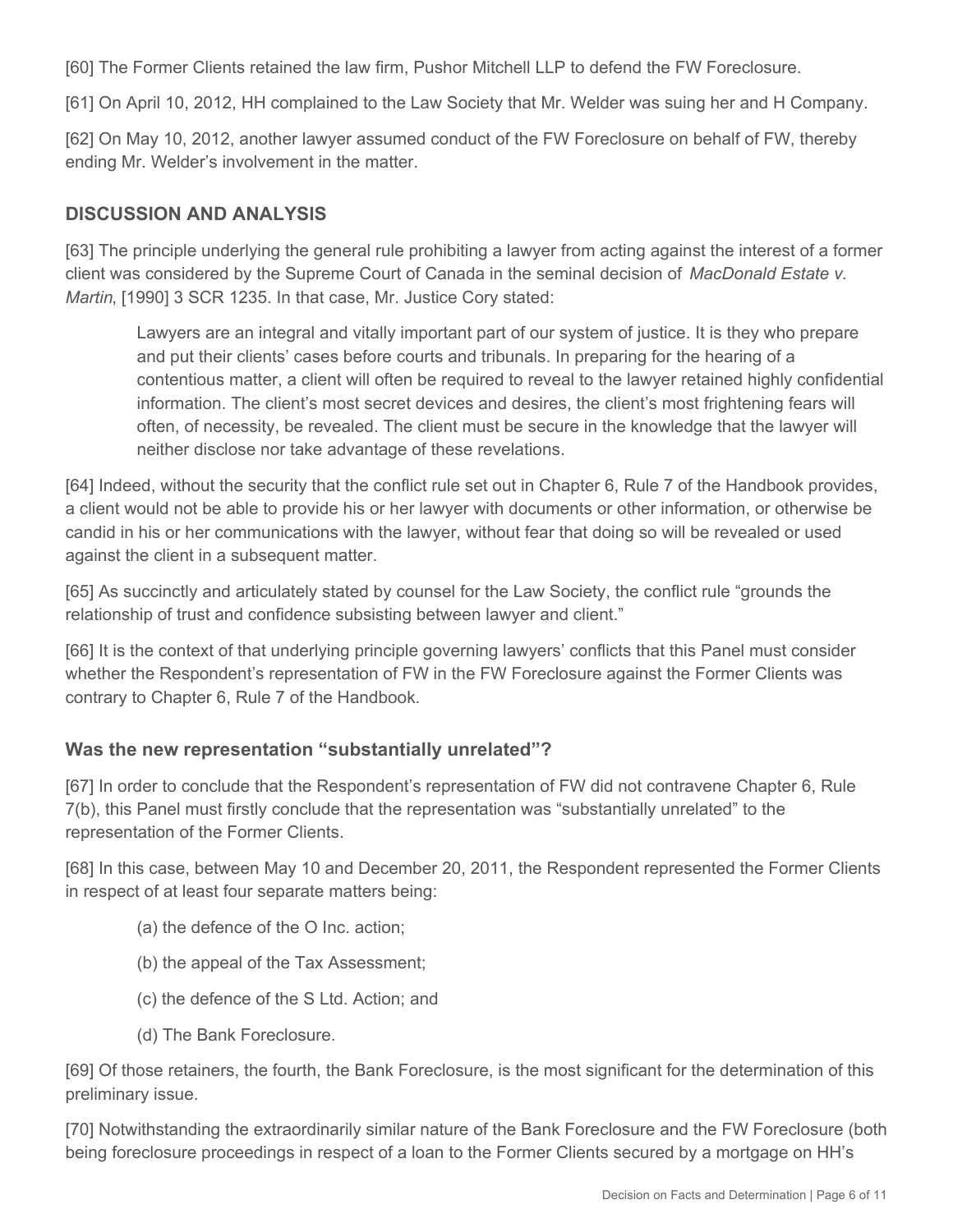Personal Residence), the Respondent took the position that his representation of FW in the FW Foreclosure was unrelated to his representation of the Former Clients in the Bank Foreclosure.

[71] Specifically, he argued that HH's success in obtaining re-financing of the Personal Residence and in negotiating the terms of a new mortgage with FW effectively cleared the slate and allowed him to act for FW against the Former Clients.

[72] It was the Respondent's position that his representation of FW concerned a new mortgage because: (a) he had no involvement in the negotiations for the new mortgage; and (b) the terms of the new mortgage were concluded after his retainer with the Former Clients had ended and after (or concurrently with) the conclusion of the Bank Foreclosure in which he represented the Former Clients. He argued that, in those circumstances, the representations were "substantially unrelated".

[73] This Panel rejects that argument. To the contrary, we conclude that the Respondent's representation of FW was, in fact, substantially (if not wholly) related to his representation of the Former Clients in several significant and meaningful ways:

(a) Each of the representations involved a loan of a significant amount of money to the Former Clients;

(b) The Former Clients were (arguably) in default of the loans in each of the Bank Foreclosure and the FW Foreclosure;

(c) The loans in respect of each the representations were secured by a mortgage on HH's Personal Residence;

(d) Foreclosure proceedings had been commenced against the Former Clients in each of the representations;

(e) The Former Clients' financial ability and access to financing was crucially important in the outcome of each of the representations; and

(f) The successive representations were separated by a matter of a few months.

[74] Especially in light of the overriding principle for the conflict rule set out in *MacDonald Estate*, this Panel has no difficulty concluding that, on the basis of our consideration of the Bank Foreclosure alone, the Respondent's representation of FW in the FW Foreclosure was not "substantially unrelated" to the representation of the Former Clients so as to relieve the Respondent from the overriding prohibition from acting in conflict with his Former Clients without consent.

# **Possession of "confidential information"**

[75] As both of the conditions set out in Chapter 6, Rule 7(b) must be satisfied before a lawyer can act against the interest of a former client without consent, this Panel's finding that the Respondent's representation of FW was not "substantially unrelated" to his representation of the Former Clients is wholly determinative of the matter raised in the Citation.

[76] In addition, and in any event, the Panel has also concluded that the Respondent did possess confidential information arising from his representation of the Former Clients such that the second condition of Chapter 6, Rule 7(b), too, has not been satisfied.

[77] Firstly, the invoices produced by the Respondent indicate that, during the course of the seven-month retainer with the Former Clients, he had at least 44 meetings with HH totalling, in conjunction with other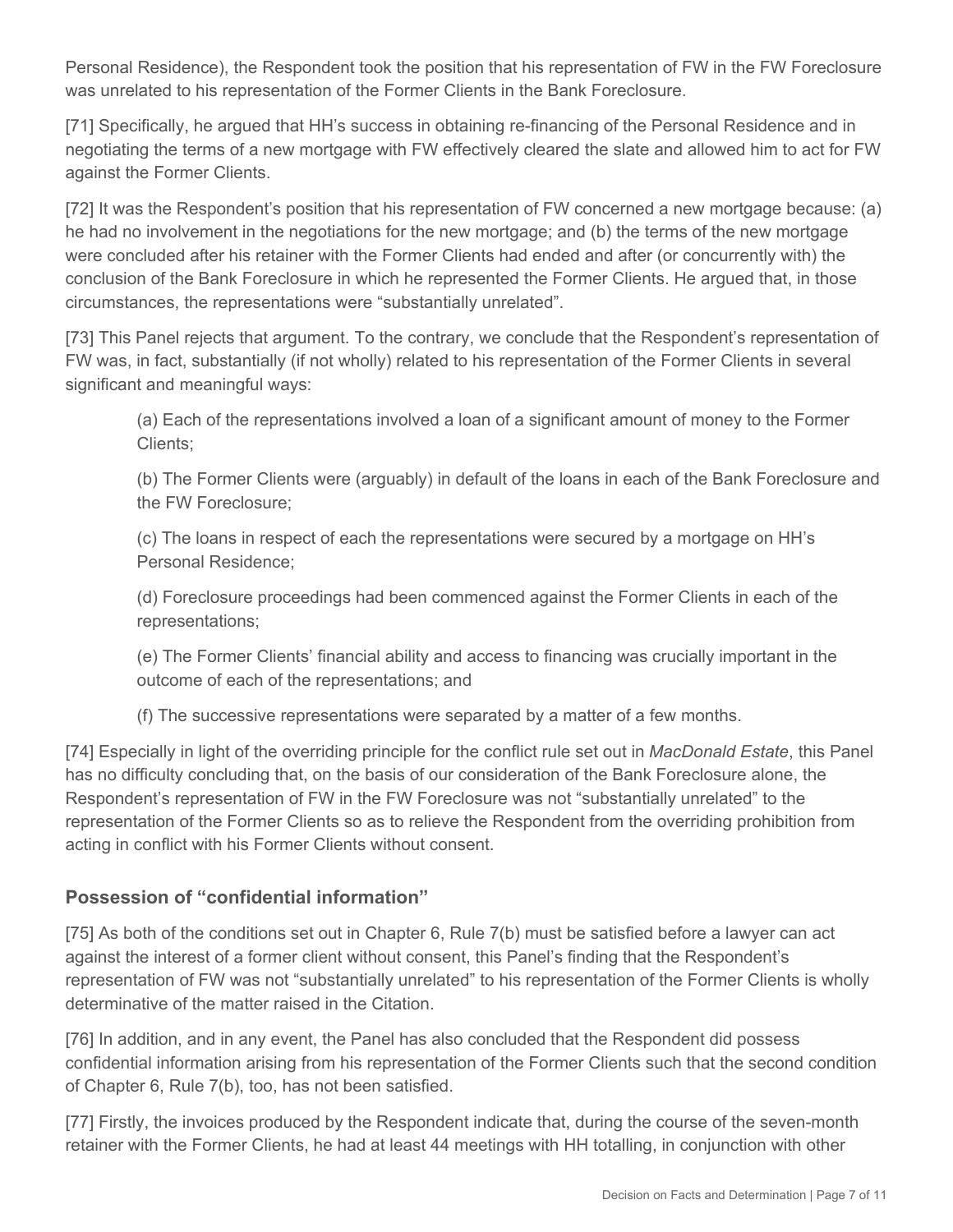activities in the same entries, 40.7 hours of the 110.8 hours of time billed by the Respondent.

[78] In addition to those meetings with HH, the Respondent also met with DD on a frequent basis in respect of the Respondent's representation of the Former Clients. He also discussed H Company's financial statements with JM.

[79] Given the highly similar nature of the retainers (again, both involving foreclosure proceedings in respect of a loan to the Former Clients secured by a mortgage on HH's Personal Residence) and the critical importance of the Bank Foreclosure to HH personally and to H Company's business operations, it seems unlikely that none of those representatives imparted any information (financial or otherwise) on the Respondent that could be relevant to the FW Foreclosure.

[80] Secondly, the Respondent was, in fact, in possession of confidential information from the Former Clients that "might reasonably affect" his representation of FW.

[81] For example, in his attempts to obtain an adjournment of the Bank's application for order nisi in the Bank Foreclosure, the Respondent obtained information and documents from HH regarding her efforts and ability to obtain re-financing for the Personal Residence. Those information and documents included the terms that she had negotiated with potential lenders, her ability (or inability) to obtain alternate financing and two appraisals in respect of the Personal Residence. In this Panel's view, that financial information was relevant to the FW Foreclosure and, in particular, FW's ability to collect the debt owing to him.

[82] Furthermore, by his own admission, by reason of his representation of the Former Clients (and, in particular, H Company), the Respondent was in possession of H Company's draft financial statements for 2010 and 2011. He even had the opportunity to discuss the specific line items of those statements with each of DD and JM, who as the accountants for H Company would have intimate knowledge of H Company's financial affairs.

[83] Again, without a doubt, those financial statements, even in draft, would be relevant to the FW Foreclosure and, in particular, FW's ability to collect the debt owing to him.

[84] Not only was the Respondent in possession of H Company's private financial statements, he also had information that DD, H Company's internal bookkeeper, believed those financial statements to be false.

[85] The Respondent took the position that his (and DD's) belief that the financial statements were false meant that they could not be considered "confidential information" for the purpose of Chapter 6, Rule 7(b).

[86] This Panel does not accept that position. Notably, other than the view of DD, the Respondent had no personal knowledge whether the financial statements were accurate or not. (Note that this Panel was not asked to, nor do we, make any finding with respect the accuracy of H Company's financial statements that were marked as an exhibit in this proceeding.) However, he did have personal knowledge of DD's view.

[87] Regardless of the veracity of the financial statements, in the Panel's view, that knowledge, in and of itself, constitutes "confidential information" in that it disclosed a vulnerability of H Company (and perhaps HH) that could very well be used to assist FW in the FW Foreclosure.

[88] Indeed, on cross-examination, the Respondent appeared to concede that his knowledge of DD's view of the accuracy of the financial statements constituted confidential information that "might reasonably affect" his representation of FW against the Former Clients. The evidence was as follows:

Q Is it your position that what DD had told you about the statements was not confidential information?

A I hadn't really thought of it that I way. What he told me led me to the conclusion that the statement that I was given was phony.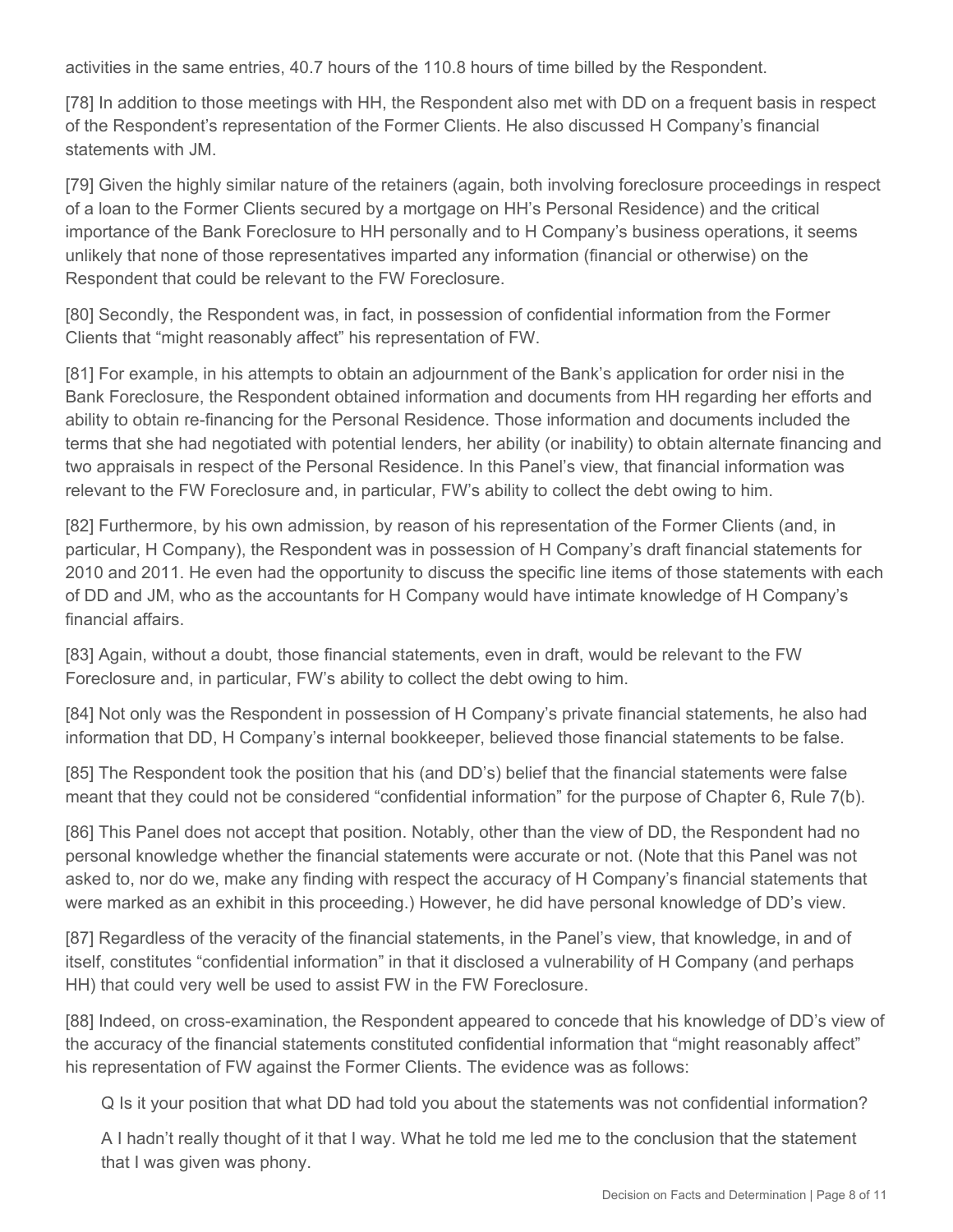Q Your view is that because it's not confidential you could have told FW about it?

A I would not have told anybody else about it.

Q Because you would consider it as confidential?

A I hadn't really thought of it that way.

Q I'm inviting you to think about it now.

A I don't know as I'm prepared to answer that right now.

Q Certainly if the answer is "yes," you have a problem because you are then in possession of confidential information, correct?

A I may have.

Q And the fact that a debtor has false financial statements is certainly something that would be useful for a creditor to know; you agree with that?

A It may be useful.

[89] Finally, it is significant that the confidential information contemplated by Chapter 6, Rule 7(b) is not limited to information contained in documents. Rather, a client's attitude, approach to litigation and vulnerabilities are also information of a confidential nature that might reasonably affect a new representation.

[90] In *Skjerpen v. Johnson*, 2007 BCSC 1290, the Supreme Court of this province summarized a former client's evidence as follows:

Mr. Skjerpen deposes that during the course of the various retainers with the law firm, its lawyers came to know him quite well; his temperament and personality, his attitude to risk in general and litigation risk in particular, and his ways of planning strategy and tactics. He claimed that he had frank, unguarded discussions with Mr. Burke in which he disclosed details of his business and his financial affairs.

[91] In consideration of whether the former lawyer had obtained confidential information, the Court noted as follows:

The law firm does not deny that during those retainers Mr. Skjerpen revealed an aspect of his character that was relevant to the conduct of that litigation, including his temperament and personality, his attitude toward litigation risk, planning strategy and tactics. These discussions were relatively recent to the commencement of this litigation. In my view, although not directly related to the facts and issues of within action, the disclosure falls within a category of confidential information that might permit the law firm to take advantage of him in the current litigation.

A similar type of disclosure was found by Saunders J. (now J.A.) in *Burgess v. Burgess*, [1997] BCJ No. 2563 (SC), to conclude at para. 11 that:

[I]n my view, there is a real possibility that in providing advice to Mr. Burgess in May 1997, Mr. Louis gained insight into Mr. Burgess's character which he did not previously have and acquired knowledge of his approach to financial issues. Mr. Louis certainly is privy to information that may be relevant or useful in the matrimonial litigation which has been commenced by his firm.

In this case, I find that the insight acquired by the law firm into Mr. Skjerpen's character and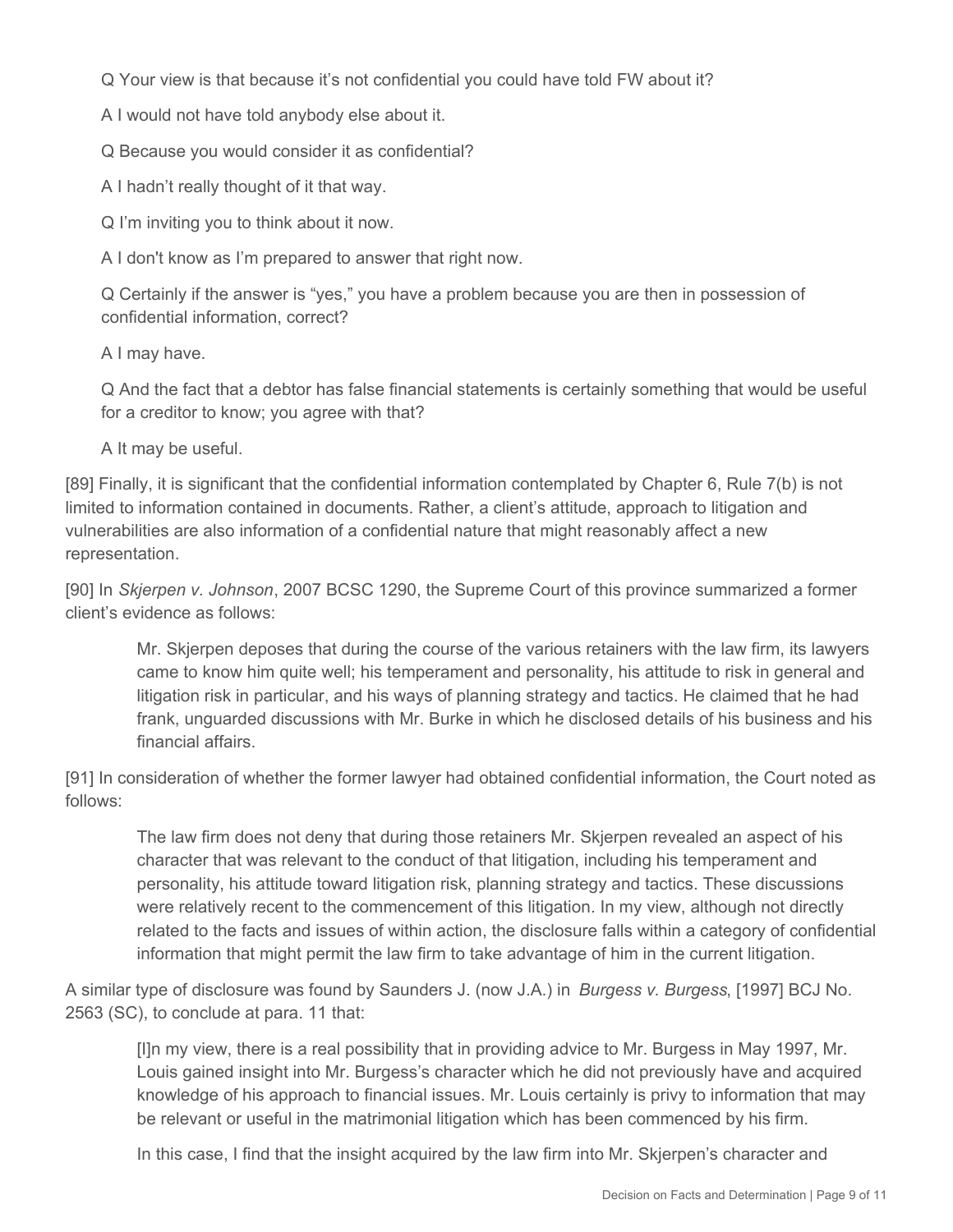litigation strategy in actions involving the breakdown of a close business relationship, is confidential information that could create a real possibility of "mischief" if the law firm acted against Mr. Skjerpen in a similar type of litigation. By reason of their past retainers, the law firm has acquired knowledge of that aspect of Mr. Skjerpen's character which governs how he is likely to conduct this type of litigation. That knowledge, in my view, gives the law firm an advantage on how it plans, strategizes and conducts the litigation on behalf of the defendants.

[92] As did the lawyers in the *Skjerpen* and *Burgess* decisions, the Respondent in this matter also acquired insight into HH's character and litigation strategy that went beyond any documentary information she could have provided (and did provide) to him.

[93] In particular, as a result of his representation of the Former Clients, not only in the Bank Foreclosure, but also in the O Inc. Action, the S Ltd. Action and the appeal of the Tax Assessment, the Respondent was aware of, among other things:

(a) HH's attitude and approach to litigation;

(b) HH's and H Company's financial vulnerabilities;

(c) HH's emotional vulnerabilities;

(d) The emotional and financial effect the execution of the Writ of Seizure and Sale of H Company's business assets in respect of the Tax Assessment had on HH; and

(e) What steps taken by the Bank in the Bank Foreclosure upset her the most.

[94] As was the case in the *Skjerpen* and *Burgess* decisions, all such information constituted "confidential information" that could "reasonably affect" the conduct of the FW Foreclosure. In particular, it could most certainly affect and influence the manner in which FW sought to enforce the debt owing to him by the Former Clients.

[95] On the basis of the evidence before it, this Panel concludes that, as a result of his representation of the Former Clients particularly in (but not limited to) the Bank Foreclosure, the Respondent came into possession of confidential information that could reasonably affect his representation of FW in the FW Foreclosure, being:

(a) The information and documents that the Respondent obtained in order to prepare the three affidavits sworn by HH in the Bank Foreclosure;

(b) H Company's draft 2010 and 2011 financial statements;

(c) DD's view that those financial statements may contain false information; and

(d) The information and insight into HH's character, emotional state, vulnerabilities and litigation strategy.

[96] As a result, the second condition set out in Chapter 6, Rule 7(b) was not satisfied. Therefore, the Panel finds that the Respondent was not relieved from the overriding prohibition against acting in conflict with his Former Clients without consent.

## **CONCLUSION AND ORDER**

[97] Having considered the law and evidence before it, this Panel has determined that in April and May 2012, the Respondent acted in a conflict of interest by representing FW in the FW Foreclosure against the